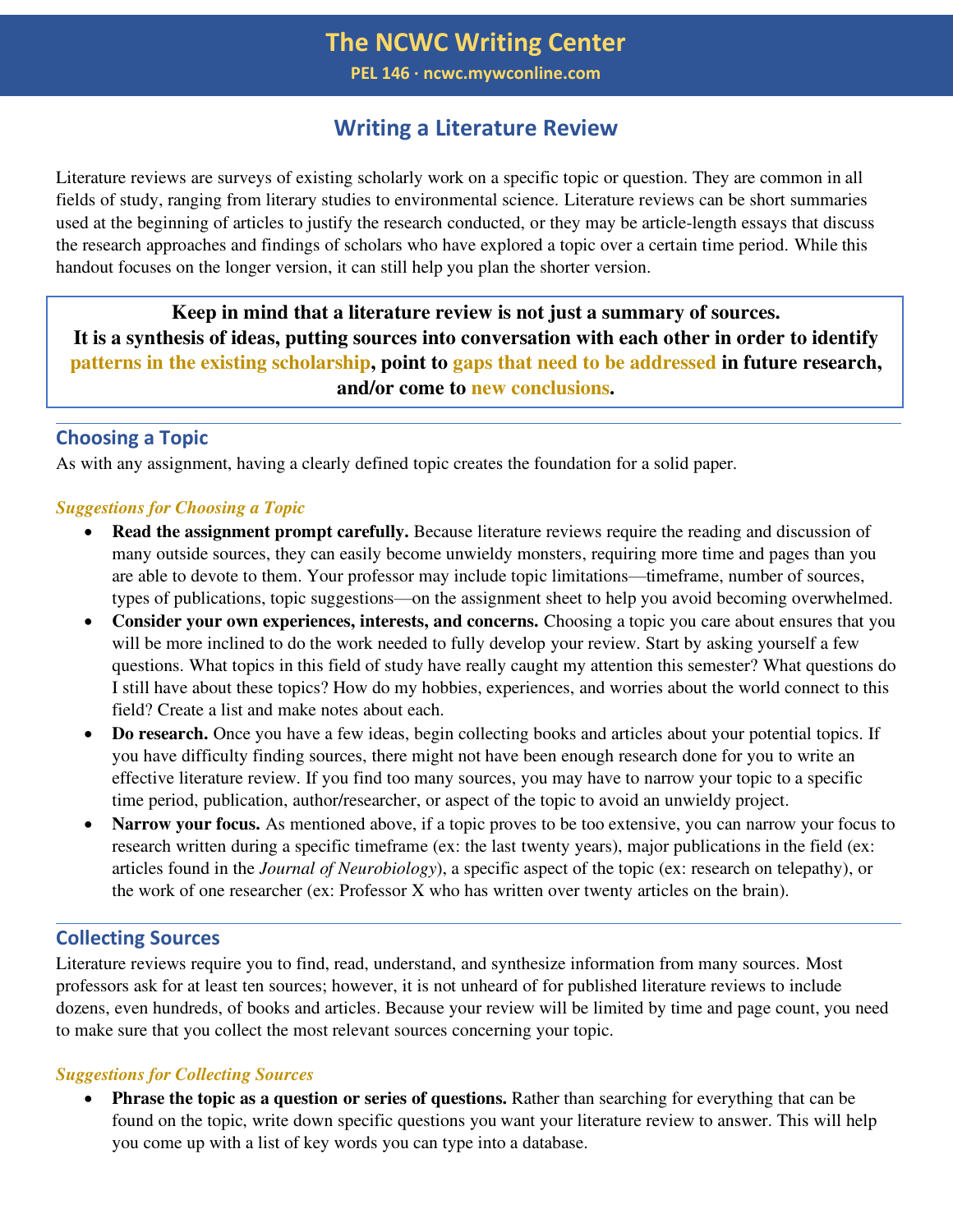**PEL 146 ∙ ncwc.mywconline.com**

### **Example:**

- **Topic:** Human prosthetics
- **Ouestions:** What research has been done to determine the best metals for use in human prosthetics? How can prosthetics enhance human abilities? What research has been done on how human tissue heals around surgically implanted prosthetics?
- **Key Words:** prosthetics, metals, enhancement, surgical implants, healing
- **Limit your search.** Starting broad can give you an idea of what research is out there, but it can also pull up a lot of sources that do not quite meet your needs. Once you have an idea of how large the topic is, what conversations are being had, when they occurred, and what publications are the most interested in it, you can limit your search to focus on specific timeframes and aspects of the topic, helping you find the most relevant sources. Use the **Advanced Search** options in academic databases to set your search parameters. If you get too few results, you can always loosen the parameters.
- **Check the References.** As you find sources that fit your topic/question, look over their reference and works cited pages for other potential sources. If the author is citing them, then it is likely these sources cover similar topics/questions.
- **Evaluate what you find.** Scan the abstract, introduction, and discussion sections to ensure a source addresses your topic and answers your questions. **Just because a source shows up on the first page of results does not mean it will be useful to you.** Then, use the handout **Evaluating Sources: The CRAAP Test** to check the source for reliability.
- **Save and organize your sources.** You should save all your sources in a single location that is easy to access. Whether that means printing out a stack of articles or saving them to your computer or a thumb drive is up to you, but there is nothing worse than knowing you had "that one article" and not being able to find it again. It is also advisable to save them in a format that can be marked on, so you can make notes about the major arguments, findings, and patterns you see. Organize your sources based on how they address the topic or by date—oldest to newest for the humanities; newest to oldest for the sciences.

# **Coding Information**

Coding is the process of carefully reading, analyzing, and categorizing your sources based on patterns in the research.

# *Coding Schemes*

- **Deductive Coding:** Deductive coding uses a predetermined coding scheme. You have specific questions you want to answer or aspects of the topic you want to address, so you only focus on how those are discussed in the literature.
- **Inductive Coding:** Inductive coding involves building the coding scheme after you have reviewed the literature and identified patterns in the conversations.

# *Possible Patterns to Code*

You may code for one or more of the following patterns:

- **Major areas of focus:** What are the major conversations that keep popping up?
- Major areas of contention: Are there aspects of the topic that researchers disagree about?
- **Research methods:** How are researchers collecting data?
- **Findings:** Does the data collected by researchers doing similar studies agree?
- **Discussions:** What conclusions do researchers come to based on their data?
- **Suggestions:** What advice do researchers offer based on their data?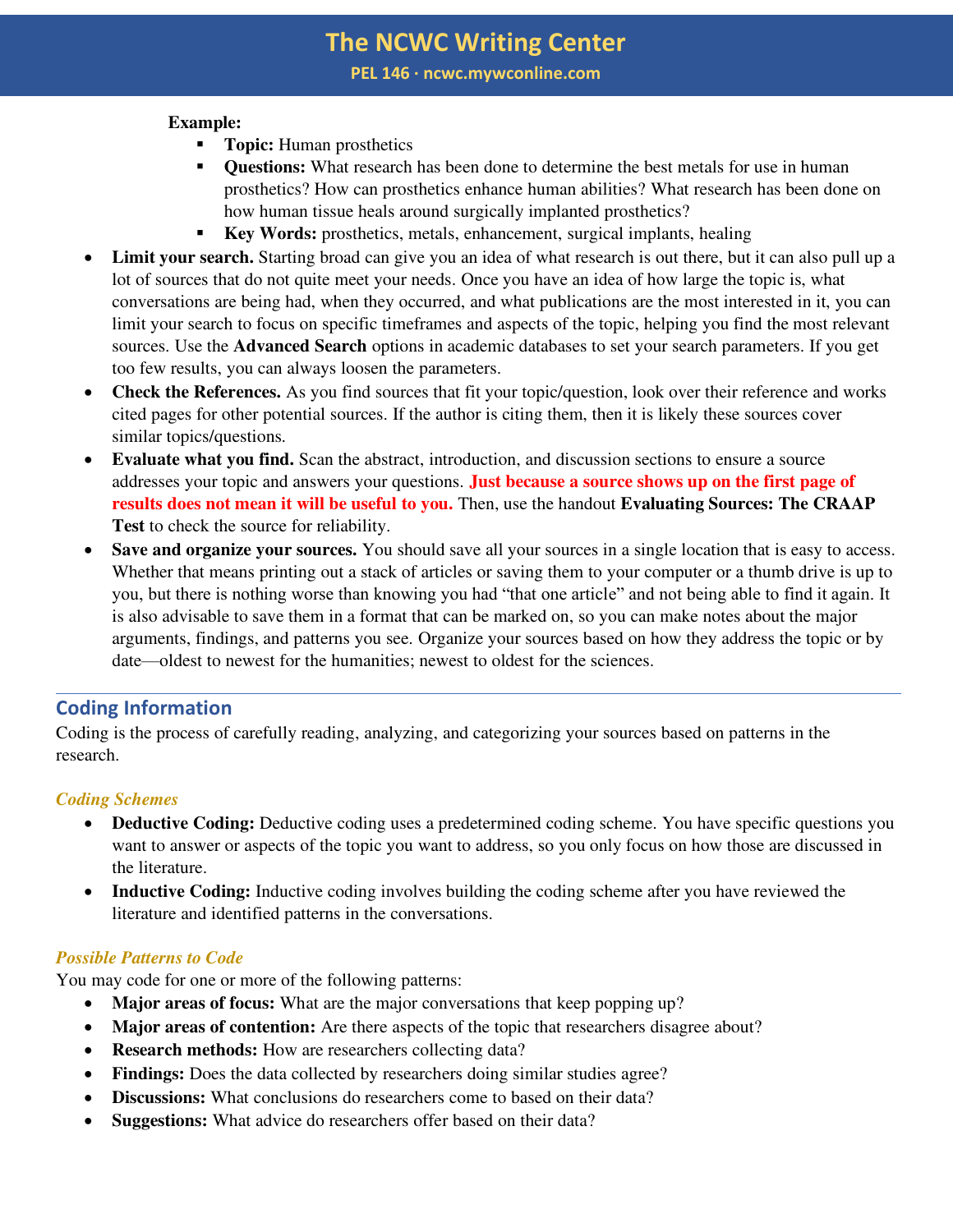**PEL 146 ∙ ncwc.mywconline.com**

• **Time periods:** Has research on this topic changed over time?

# **Organizing the Literature Review**

Clear organization of the literature review allows the reader to understand what patterns you identified and why they are important. The outline provided below is just a suggestion. **Check with your professor to make sure it conforms to the requirements of their assignment.** 

### *Introduction*

The introduction provides the reader with the context of the literature review and may contain all or some of the following information:

- **Background Information:** This section acquaints the reader with basic information about the topic, giving them reference points for the literature review.
- **Importance of the Topic:** Once background information has been established, explain why this topic and research into it is of particular interest to the academic community and/or society-at-large.
- **Explanation of Purpose:** Tell the reader the goal of the literature review. Some of the reasons for writing a literature review include answering a specific question, pointing to gaps where more research needs to be done, and providing a history of the topic.
- **Explanation of Literature Review Limitations:** Outline the limits of your literature review. This could include the number of sources, the journals examined, the aspects of the topic, the publication dates of sources, etc.
- **Brief Description of Patterns Identified:** Provide a brief discussion of the major patterns that emerged in the existing literature. Think of this as the thesis statement for the literature review.

#### *Patterns in the Literature*

Discussion of the patterns that you coded for should make up the body of the literature review. Each paragraph should include a transition, a topic sentence, a synthesis of the conversations in the literature, and a wrap-up.

- **Transition:** A transition shows your reader how the new paragraph connects to the paragraph that came before it and smooths the flow from one idea to the other. The transition may be its own sentence or a part of the topic sentence.
- **Topic Sentence:** The topic sentence identifies the pattern being discussed in the paragraph. All evidence and examples should link directly back to this sentence.
- Synthesis: The purpose of a literature review is to synthesize, not summarize. To synthesize, you must reveal how the existing literature forms a conversation about the topic. Avoid talking about sources individually, creating a list. Instead, show the agreements and disagreements between sources and explain why those agreements/disagreements exist. **You must use multiple sources in each paragraph to create a conversation.**

**Example:** According to Smith (2015) and Jones (2018), the best metal for prosthetics is titanium because of its durability. However, in his study, Williams (2019) showed that titanium is mildly toxic and can lead to bone loss in the areas surrounding the prosthetic.

• **Wrap-Up:** The wrap-up brings the paragraph to a close. Briefly remind the reader of the original pattern demonstrated in the paragraph.